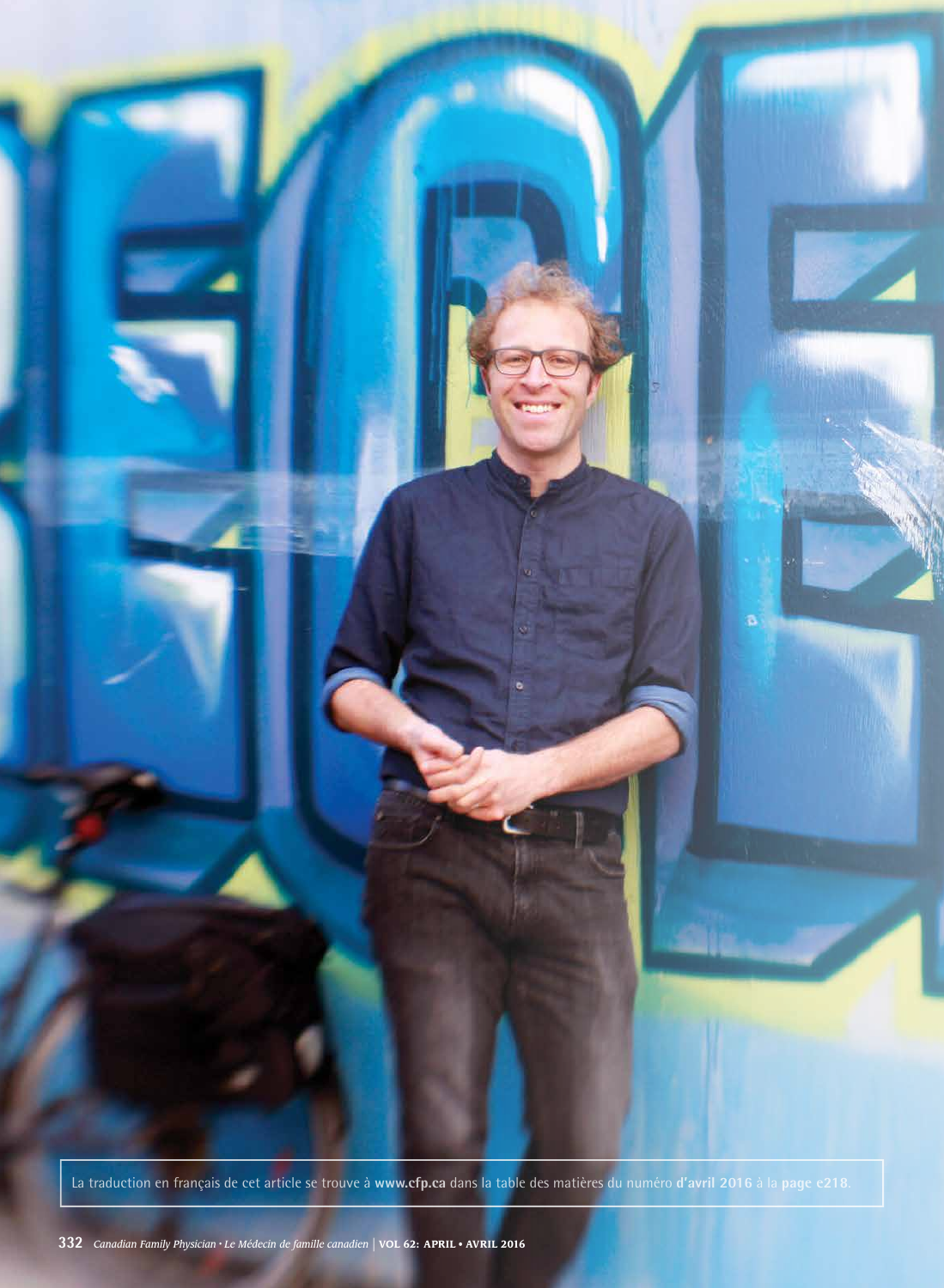





## **Physician activism and prescribing against poverty**

**Story by Sarah de Leeuw**

**DEREVIE CARRY Bloch cycles to work.**<br>Through Regent Park, Mos<br>Park, some of Canada's official housing projects, and<br>downtown core. To his clinic by St M Through Regent Park, Moss Park, Alexandra Park, some of Canada's oldest and largest social housing projects, and into Toronto's downtown core. To his clinic by St Mike's Hospital and a multidisciplinary family practice that houses a unique team of people he says it would be impossible to work without. There are Karen and Gordon, the income security health promoters. There's Johanna, the lawyer. There's Cian, the community engagement specialist. There's a literacy program.

That's because doctors alone can't medicate the illness of poverty.

"It's been a decade of reframing the conversation. Of shifting the way doctors think about social determinants of health. Of understanding that the evidence is irrefutable: poverty deserves to be treated like a disease."

The work of "prescribing money," which is how—from TEDx Talks to CBC Radio, from *The Toronto Star* to *The Globe and Mail*—many Canadians have read or heard about what Gary Bloch and his team do, is in many ways beguilingly simple. The first step is just "screening everyone," says Gary. "Ask your patients if they have difficulties making ends meet at the end of the month. You would be amazed what you learn if you ask the right questions." Too often, thinks Gary, physicians just don't have a picture of their patients' social state.

**Photos (clockwise from top right):**

Dr Bloch cycling to work through the streets of Toronto, Ont.

Dr Bloch with Karen Tomlinson, income security health promoter.

Dr Bloch in front of the Good Shepherd shelter and in the community.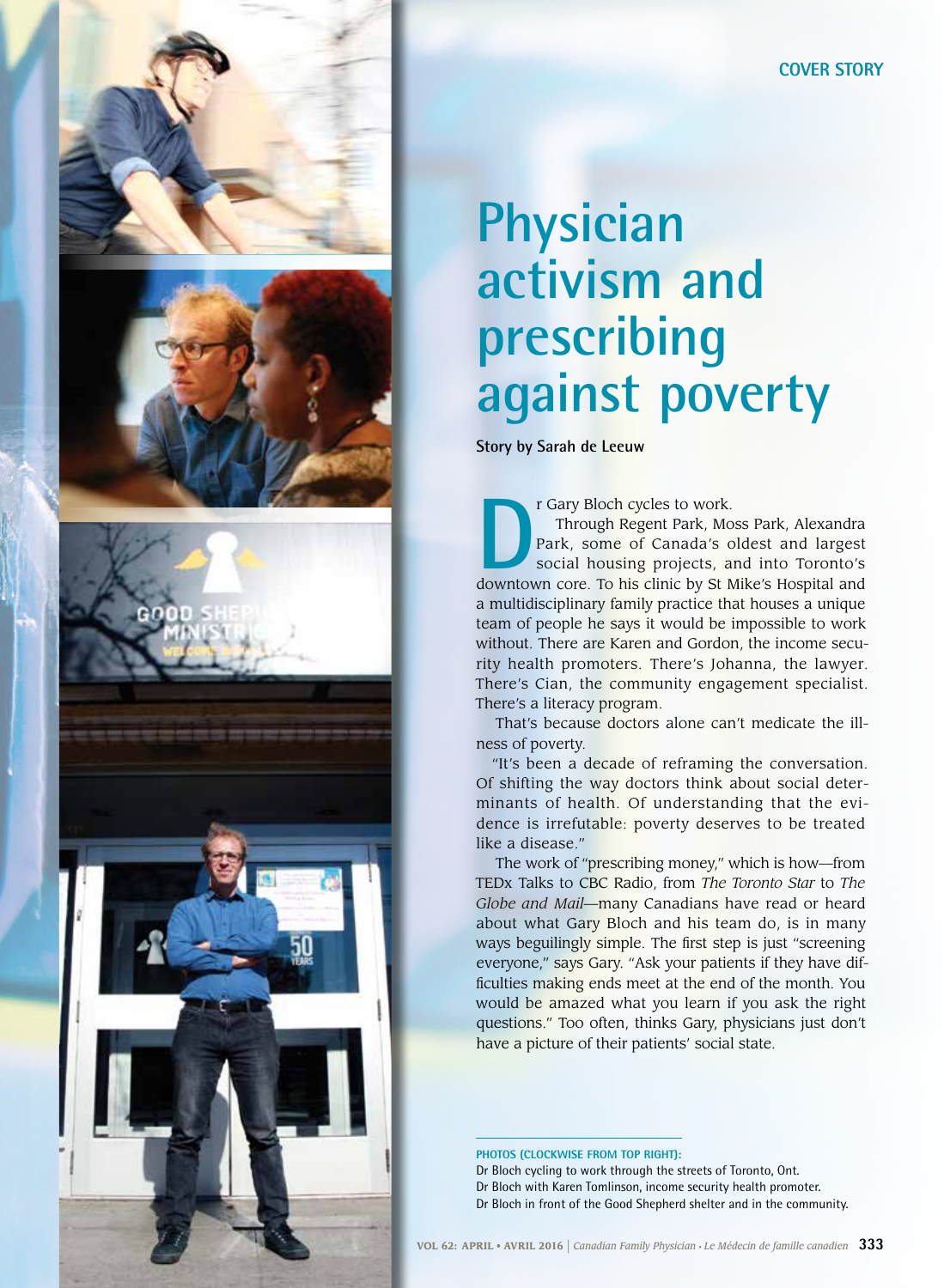## **COVER STORY**

Once you've gathered that baseline information, he insists, factor poverty into clinical decision making: "You can't understand people's health risks without knowing their social conditions." Indeed, according to a clinical tool developed by Gary for primary health care providers, and supported by the Ontario College of Family Physicians, poverty is directly associated with higher rates of cardiovascular disease, diabetes, mental illness, cancer, hypertension, and even infant mortality. Understanding this evidence should change the way physicians approach their patients' health. These risks demand the third step: intervention.

About intervention, Gary Bloch is more introspective. He knows it can be hard. He calls for physicians to listen to what their patients are asking for, to mobilize and advocate against poverty, to push forward conversations about transformations to systems that perpetuate poverty. To practise as part of a team of people who can assist patients, in very practical ways, to access additional finances and resources. Someone might, for instance, be eligible for Old Age Security income supplements or, if your patient is indigenous, they might not have tapped into Non-Insured Health Benefits. Doing so could result in a few new precious extra dollars a month to access better food. "Upping the income of someone who lives on social assistance, even if just by a few hundred bucks a month, can be transformative," notes Gary.

Upping social assistance through a "prescription" was how Gary Bloch first got into the business of treating poverty.

"In 2005 the Ontario Coalition Against Poverty discovered a little-used program in Ontario's social assistance regulations—doctors were able to prescribe a special diet allowance to people living on welfare." All the prescription required was a doctor to say the allowance was needed.

It was a game changer from Gary's perspective: "Imagine increasing your monthly income from \$506 to \$750. We were working in church basements and out of public libraries. Our biggest clinic was at Queen's Park. We had 40 prescribers. We served over a thousand patients in one day."

In 2006, the provincial government tightened the regulations, creating a very specific list of diagnosable illnesses for which a specific diet could be prescribed. "Poverty wasn't on the list," notes Gary, wryly.

The experience with the Ontario Coalition Against Poverty, with "prescribing against poverty," fueled something in Gary Bloch that had been simmering for quite some time. "I've always been involved in activist circles. My undergraduate degree was in African and colonial history at McGill. My medical school mentors were advocates and activists who gave me hope … [they too] lived their ideals."

What Gary realized, and what he's since devoted his practice to, was that physicians could play a key role in social change.

"As a society, we're heading in the wrong direction," observes Gary. "There is this ongoing erosion of social supports, a flattening of people's incomes who are living on the lowest economic margins. Our governments are austerity focused, but this means cuts to families and individuals, a move away from government responsibility."

"Physicians," notes Bloch, "often sit in that top 1% [income bracket]." But that makes physicians perfectly positioned to push forward discussions about addressing poverty: "we're not acting out of self-interest," says Bloch, but are instead expanding conversations about wanting a better, healthier world.

At St Mike's, these conversations are expanding beyond a few doctors. They are expanding to a true team approach to treating social issues. From many disciplines and many backgrounds. Overseen by the Social Determinants of Health Committee. It is unique. It is exciting. Even groundbreaking. And it is moving responsibility for these interventions to a larger, more complex, and farther-reaching part of our health care system.